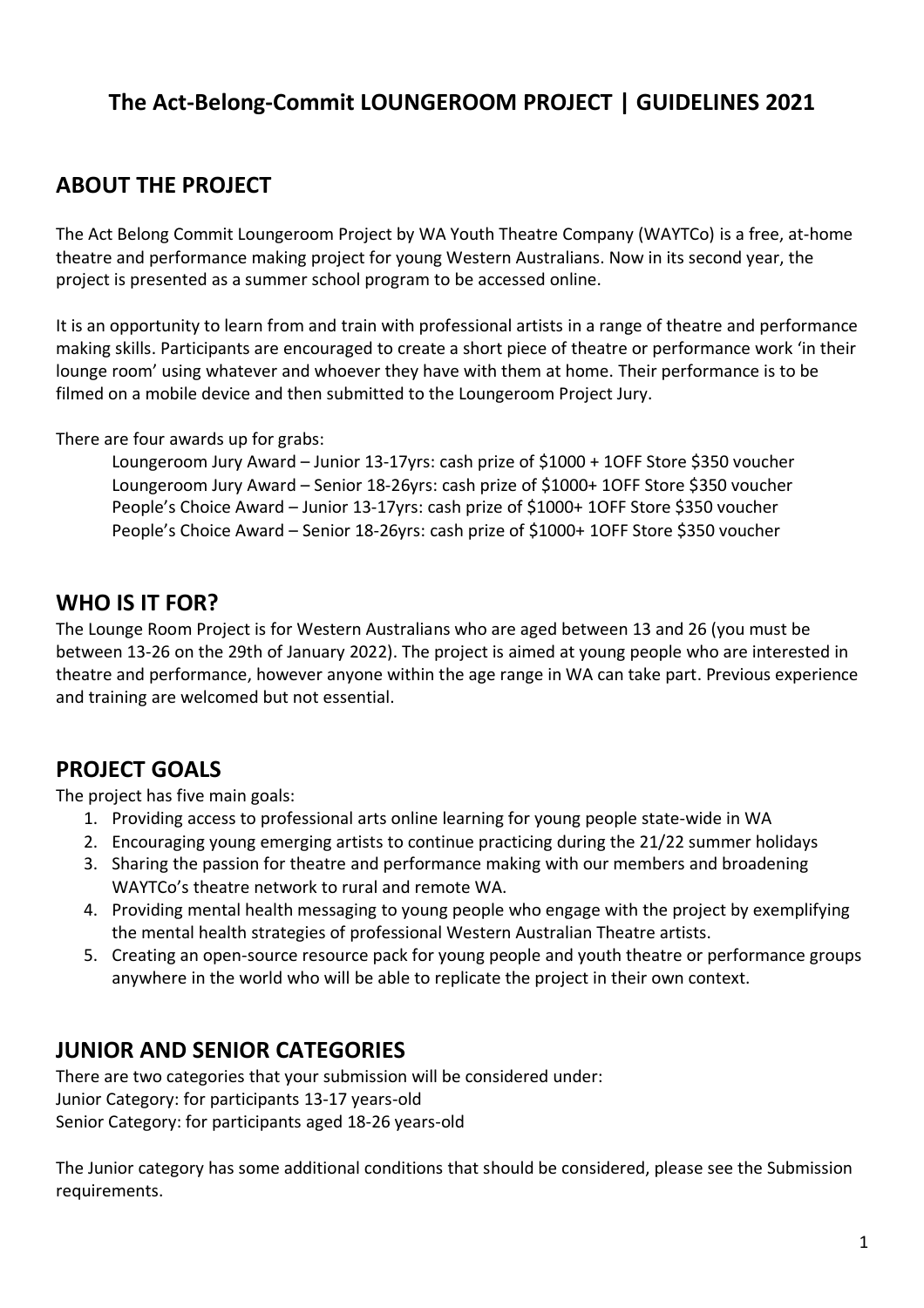## **HOW IT WORKS**

- **Learn** Each week over a 4-week period, the Loungeroom Project will publish 3x free tutorials by professional artists who will unpack some of their creative practice for you. The tutors will take you through activities, or strategies, that will allow you to explore their techniques and learn from their tried and tested methods. The project tutorials for 2021 will all be published by the end of the 2021 school year, i.e. by 16 December 2021. This means you will have the summer holidays to work on your project.
- **Rehearse –** Practice the techniques and skills you have learnt online and use them to assist you in making your own loungeroom project performance. Feel free to use whoever and whatever you have with you at home. Your voice, your story, is often a good place to start, however you may have another angle. The only limit is your imagination.
- **Perform**  Whatever you make will need to be performed in your loungeroom (or other household space or spaces) and filmed on your mobile device. You can film it as many times as you need to get it right and you will learn how to edit it ready for submission (at the end of January 2022). When you are done you can submit your work to the Loungeroom Project.

You can submit just ONE entry per registered participant.

## **JUDGING PROCESS & AWARDS**

Once you have submitted your short work, the Loungeroom Project Preselection Panel will select 20 finalists for each category, Junior and Senior.

The finalists' work will be shared by WAYTCo online and on social media. The guest Loungeroom Project Jury will then vote for the Lounge Room Jury Awards. Also, the general public will be invited to vote for a People's Choice award. The Awards are:

- Loungeroom Jury Award Junior 13-17yrs: cash prize of \$1000 + a 1OFF Store \$350 voucher
- Loungeroom Jury Award Senior 18-26yrs: cash prize of \$1000 + a 1OFF Store \$350 voucher
- People's Choice Award Junior 13-17yrs: cash prize of \$1000 + a 1OFF Store \$350 voucher
- People's Choice Award Senior 18-26yrs: cash prize of \$1000 + a 1OFF Store \$350 voucher

The Loungeroom Project Jury will assess your work based on the following criteria:

- Originality of concept
- Creative use of your domestic environment and household elements
- Excellence of performative outcome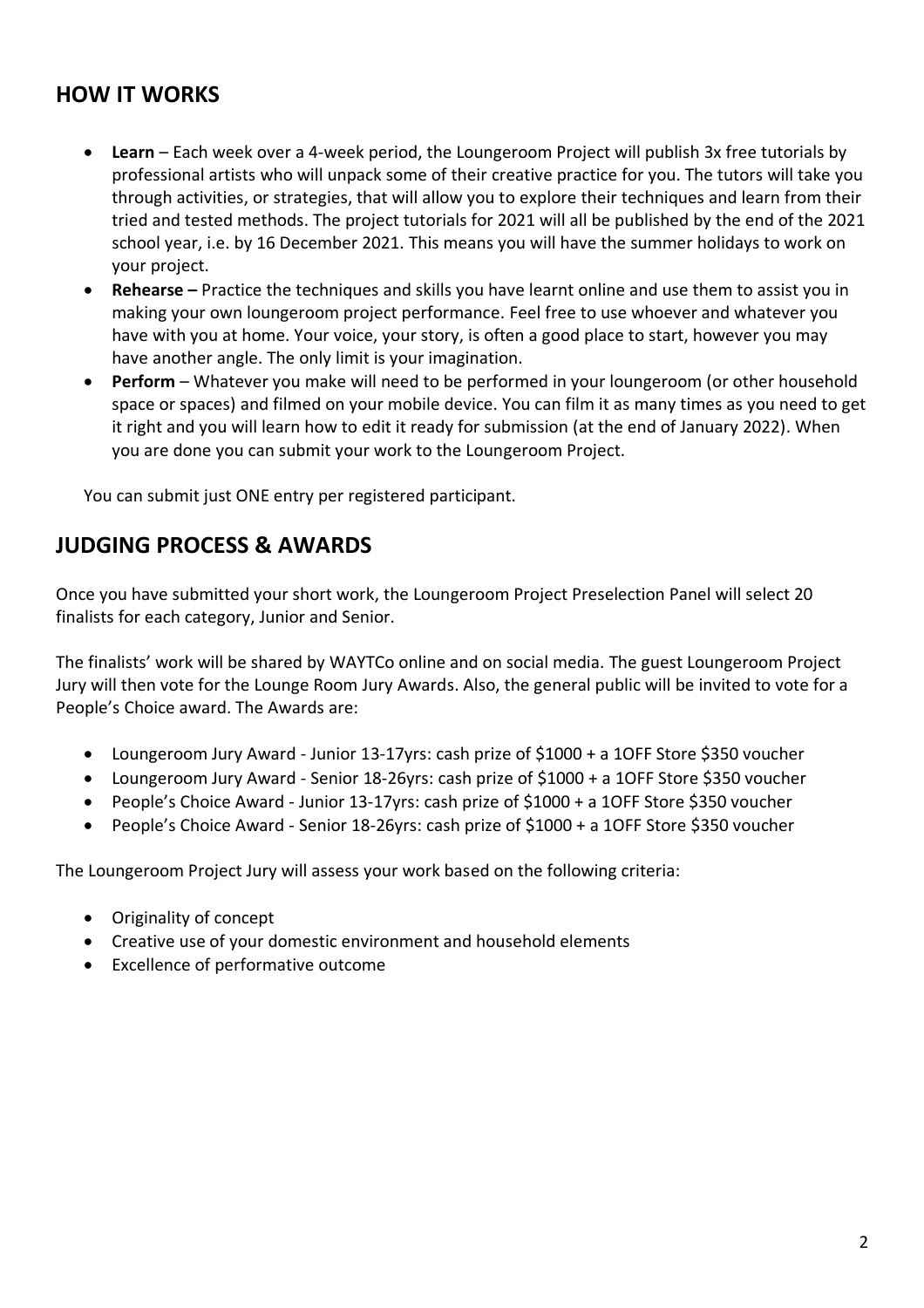## **TUTORIAL RELEASE TIMELINE & TUTORS**

| <b>Release Date</b> | Tutor                        | Content                               |
|---------------------|------------------------------|---------------------------------------|
| 22 Nov 2021         | <b>Mararo Wangai</b>         | Storytelling & writing                |
| 24 Nov 2021         | <b>Chris Isaacs</b>          | Storytelling & writing                |
| 26 Nov 2021         | <b>Caitlin Beresford-Ord</b> | Acting in the loungeroom              |
| 29 Nov 2021         | Jeremy James                 | Acting in the loungeroom              |
| 1 Dec 2021          | <b>Eva Mullaley</b>          | Devising & cultural safety            |
| 3 Dec 2021          | <b>Emele' Ugavule</b>        | Devising & intercultural practice     |
| 6 Dec 2021          | <b>Ella Hetherington</b>     | <b>Physical Storytelling</b>          |
| 8 Dec 2021          | <b>Libby Klysz</b>           | Improvisation                         |
| 10 Dec 2021         | <b>Lucy Birkinshaw</b>       | Lighting at home                      |
| 13 Dec 2021         | <b>Deborah May</b>           | Filming & sound on an iphone          |
| 15 Dec 2021         | <b>Zoe Pepper</b>            | Directing                             |
| 16 Dec 2021         | <b>Jude McAuley</b>          | Editing at home<br>+ Submissions Open |
| 29 Jan 2022         | <b>Submission Deadline</b>   |                                       |

Artist Tutorials are published on the Monday, Wednesday and Friday each week, over the four-week course period. These will be YouTube-platformed and available on the project website: <https://loungeroomproject.com.au/>

### **WEEK ONE Storytelling & Writing**

#### Mararo Wangai

Mararo is a Kenyan-born writer, performer and media graduate, with a passionate interest in diverse forms of storytelling. Has performed with Last Great hunt among others and his highly regarded recent work Black Brass premiered at Perth Festival in 2021 and is now touring nationally.

### Chris Isaacs

Chris is a writer, devisor, performer, and founding core artist of The Last Great Hunt. Writing credits include BITE THE HAND, YORK (Co-Written with Ian Michael), THE GREAT RIDOLPHI, FAG/STAG (co-written with Jeffrey Jay Fowler). As a co-devisor/performer: WHISTLBLOWER, LÉ NØR, STAY WITH US, ALL THAT GLITTERS, and IT'S DARK OUTSIDE.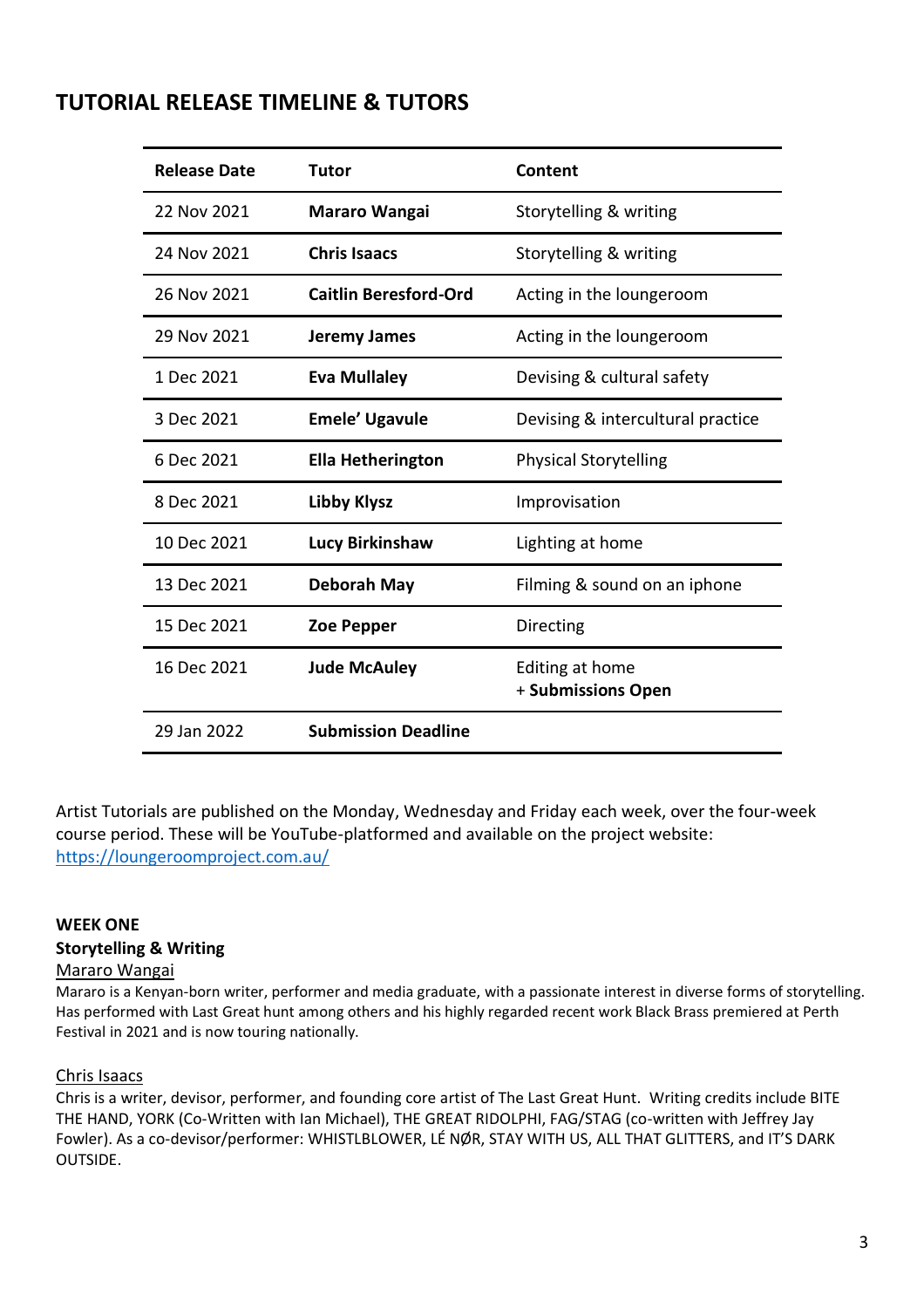#### **Acting in the Loungeroom**

#### Caitlin Beresford-Ord

Caitlin has been an actor, singer and performance maker for over 25 years. She is a Teaching Artist for The International School's Theatre Association, Bell Shakespeare Company, Black Swan State Theatre Company, ATYP and lectures at WAAPA.

### **WEEK TWO**

#### **Acting in the Loungeroom**

#### Jeremy James

Currently in Perth working with WAAPA, his work as a theatre director, actor and teaching artist has taken him to more than 20 countries over the last 25 years. A member of the renowned Théâtre du Soleil in Paris for nine years, he has performed at prestigious theatres and festivals internationally, and is a regular guest director and lecturer at some of the world's leading theatre schools.

#### **Devising and Cultural Safety**

#### Emelé Ugavule

A multidisciplinary storyteller of Tokelauan and Fijian descent, Emele works across live performance, film, tv & digital media as a writer, director, producer, performer, educator and mentor. Her work explores creative processes and outcomes grounded in Indigenous ways of knowing, and nurturing the vā, where embodiment, cultural expression, digitisation and neuroscience intersect. Currently, Emele` is Creative Director of Talanoa, the largest digital storytelling platform by and for Oceanic peoples in Austrlia.

#### Eva Mullaley

Eva is a Widi woman from the Yamatji Nation in WA. She graduated from WAAPA (Aboriginal Theatre) in 2003 and began her directing career in 2005. In her nearly 20-year career in the arts Eva has worked as director, arts administrator, stage manager, tour manager, producer, actor, dramaturg, workshops coordinator and many more. She is currently Artistic Director of Yirra Yaakin Theatre Company in Perth, Western Australia.

#### **WEEK THREE**

#### **Physical Storytelling**

#### Ella Hetherington

Ella is a theatre maker, educator and performer based in Western Australia. She has worked with many leading Australian and international companies across theatre, dance and physical theatre. She has toured her work throughout Australia, Europe, Canada and Asia.

#### **Improvisation**

#### Libby Klysz

Libby is a director, producer, teacher and performer. She has worked with a variety of companies over twenty years, and even more independent artists. She directed Charlotte Otton in the heavily lauded *Feminah* (2019). Libby heads up Variegated Productions, with award winning shows such as *Ragnarokkr* (2020), *Frankie's* (2018), *The Man and The Moon* (2016), *Ramshackle & Kitsch* (2017). She is an original performer with *The Big HOO-HAA!*

#### **Lighting**

#### Lucy Birkinshaw

Lucy Birkinshaw is a lighting designer and artist, a co-founder of Filament Design Group whose design work spans theatre, music theatre, concert lighting, opera, dance, film and television. Lucy's distinctive approach to depth, contrast and beauty within her designs make her an identifiable theatre artist.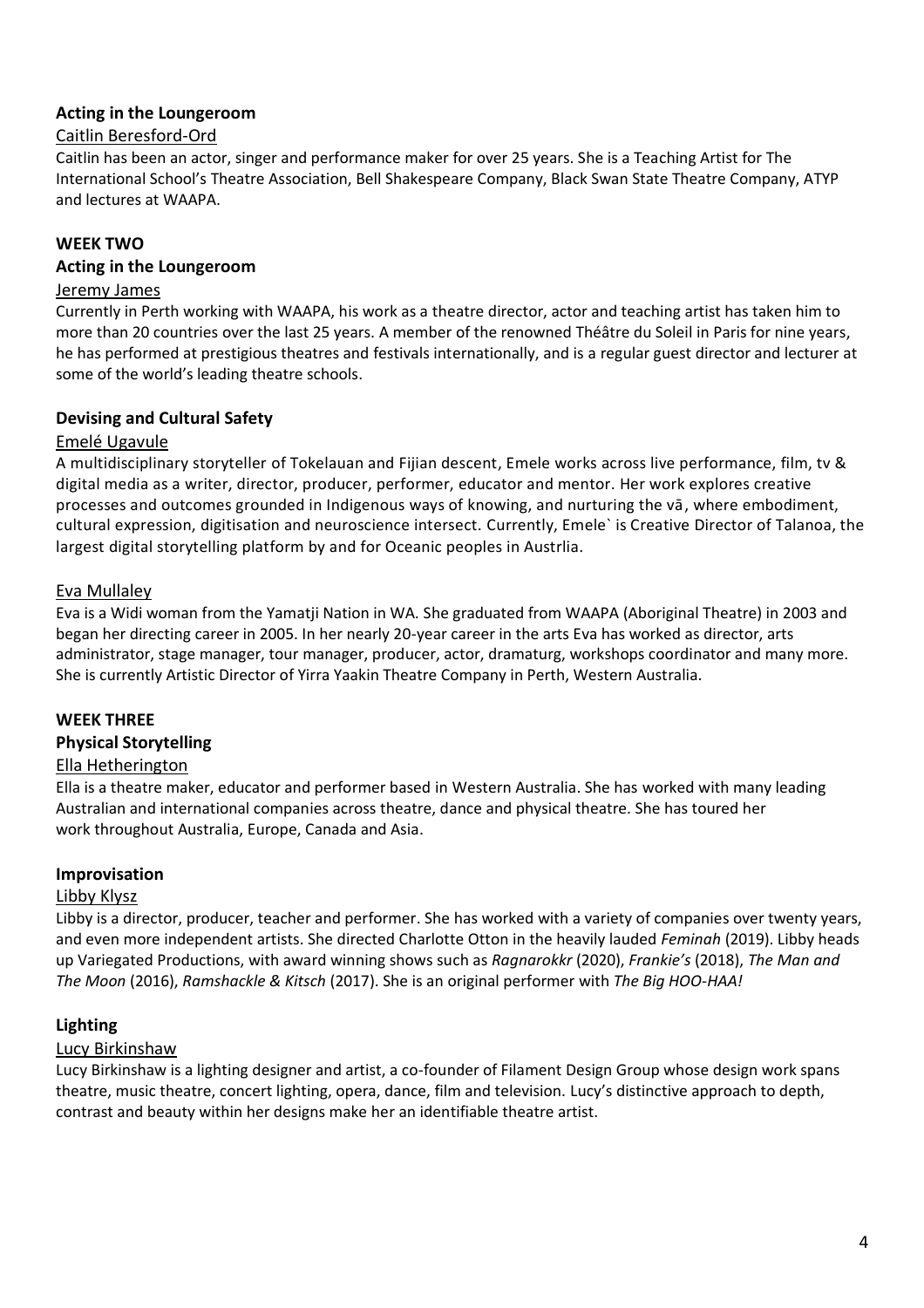### **WEEK FOUR**

#### **Filming**

### Deborah May

Deborah May's passion and interest is in making films featuring dance, music and the performing arts: documentary, documentation and, especially, collaborations with choreographers, composers and theatre makers. Deborah studied Fine Art, in South Africa and in London, and worked in theatre, a museum, an art school, the United Nations film department, an animation studio, the BBC and is currently a freelance producer, director and editor in Perth, WA

### **Directing**

#### Zoe Pepper

Zoe is a writer/director who tells big-hearted, dark and irreverent for theatre and screen. Zoe is a recipient of Screenwest's prestigious Feature Navigator program. She has won an Australian Director's Guild Award and her work has screened at the Slamdance Film Festival. Zoe has been commissioned to write for Windmill Theatre Company and Black Swan State Theatre Company. Zoe is a co-founder of Audioplay, an award-winning interactive audio app for kids.

### **Editing**

#### Jude McAuley

Jude is a broadcast Postproduction supervisor, Editor and Adobe Master trainer. She is best known for her work on the '72 Dangerous' group of programs on Netflix but has worked on everything from short films to cooking programs, true crime, children's drama and television commercials. In this series she will discuss some simple editing storytelling techniques and introduce an alternative free editing program.

### **WEEK FIVE – WEEK TEN: Summer Holidays**

Making, performing, filming, editing submitting.

# **SUBMISSION, VOTING & ANNOUNCEMENT OF WINNERS**

### **SUBMISSION DEADLINE: 29/1/2022 9pm**

**Tuesday February 8th 2022: People's Choice Voting Opens**

**Sunday February 27th 2022: People's Choice Voting Closes**

**Saturday 5th March 2022: Loungeroom Awards Announced**

## **WHAT YOU NEED TO PARTICIPATE**

- **Internet access** The Lounge Room Project artist tutorials will be available online.
- **A mobile device with a camera** Record you performance on your phone.
- **A loungeroom** (or similar) to perform in You don't have to make and perform exclusively in your lounge room. You can use other rooms and spaces at home, a balcony or garden if you have one.

*NOTE: Bedrooms and bathrooms are not permitted if you are in the Junior Category (13-17 years-old).*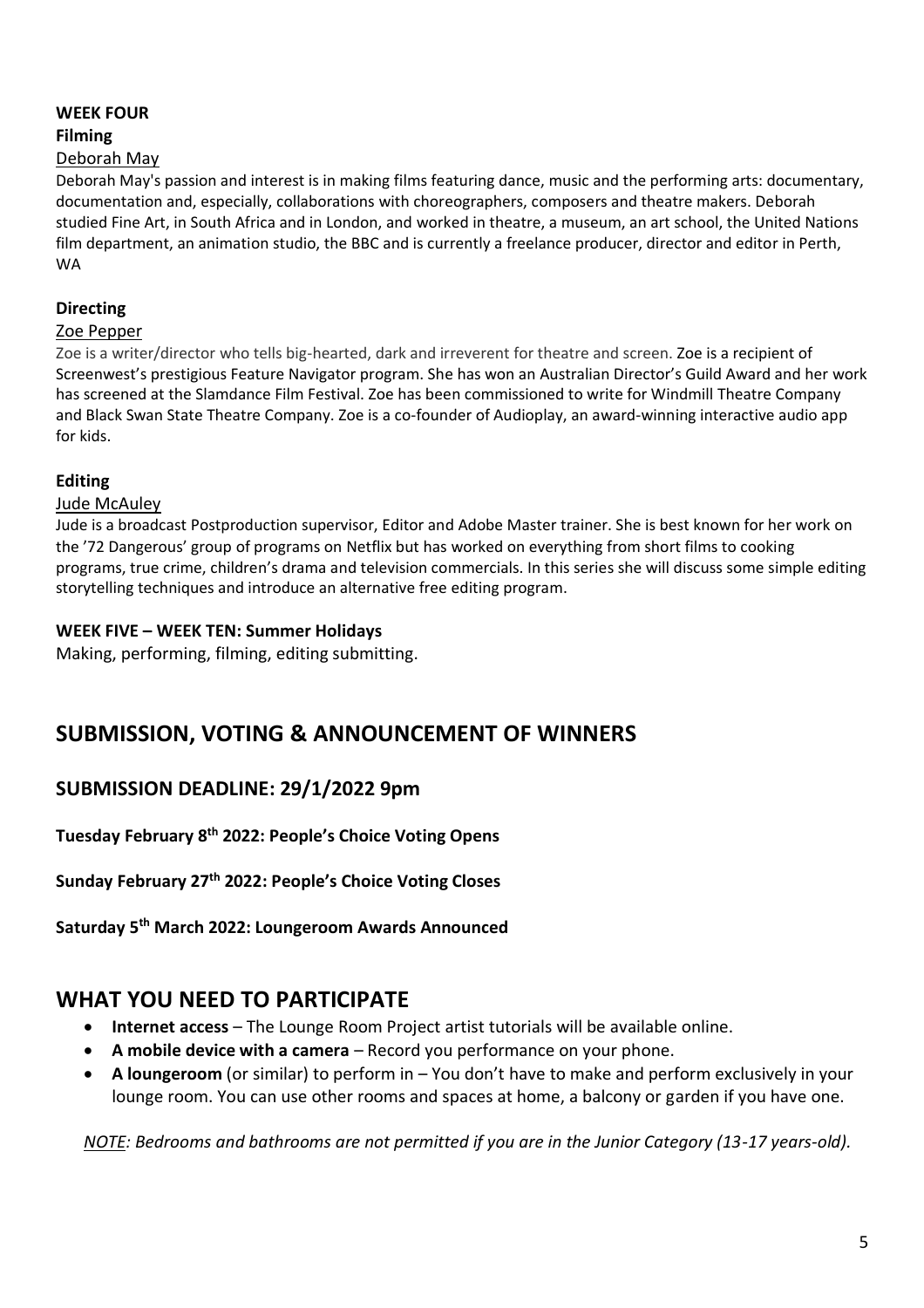## **YOUR SUBMISSION**

This project celebrates original creative work by young Western Australians. It challenges you to create a theatre/performance work in your loungeroom. The performance should demonstrate excellence in concept, performance skill and creativity. You can use whoever and whatever you have with you at home. But if you are the registered participant you must be the principal creative. That doesn't necessarily mean you have to appear in the final filmed performance. You could be the writer and or director. You might be a puppeteer or a narrator. It is up to you – it is about your ideas, stories and creativity.

- **Length** Between 2.5minutes (minimum) to 5.00 minutes (maximum)
- **Form** Anything original under the broadest definitions of theatre and performance. Whatever you want to create: a monologue, a play, a puppet show, a physical theatre work, a tiny musical, a stand-up routine, sketch comedy, cabaret, clowning, mime, a whodunnit, a simple story told straight to camera or some combination of the above. The form is whatever works best for you.
- **Filming**  Once you have made it and rehearsed it you will need to film it on a mobile device (consider filming in landscape). You don't have to film it in one take. You can film in sections and cut them together.
- **Editing**  The phone footage can be edited on your phone or computer (if you have access to one). Through the Loungeroom Project you will learn some basics about using free, downloadable editing software.
- **Intellectual Property** The Loungeroom Project is about your voice, your story, your creative practice. We want to support and celebrate that. You remain the owner of anything you submit. **Do not** include in your filmed performance the work of other artists that you do not have permission to use, (see submission requirements below). **Do not** include music or filmed footage, TV, Films, Games etc that is not your property**. Do not** include designs, branding or company logos etc that you do not own.
- **Weekly Tutorials** The tutorials are designed to assist you with your ideas and your process. They are designed to get you thinking, dreaming and creating. Use them as much or as little as you like. It's up to you.
- **Parental Consent**  *For Junior participants (13-17 years old) your parent of guardian will need to give their consent for you to submit your work to the Loungeroom Project.*

## **SUBMISSION REQUIREMENTS**

### **WHAT IT** *SHOULD* **HAVE:**

- Your original ideas, themes and stories, an expression of the things that are important to you now.
- Creative use of your space(s) and household items (i.e. a desk lamp as a spotlight, your dog as a lead actor)
- Strong theatre-based elements
- Title pages in the final edit you will learn how to do this in the editing tutorial (you will not be ineligible if you don't include them).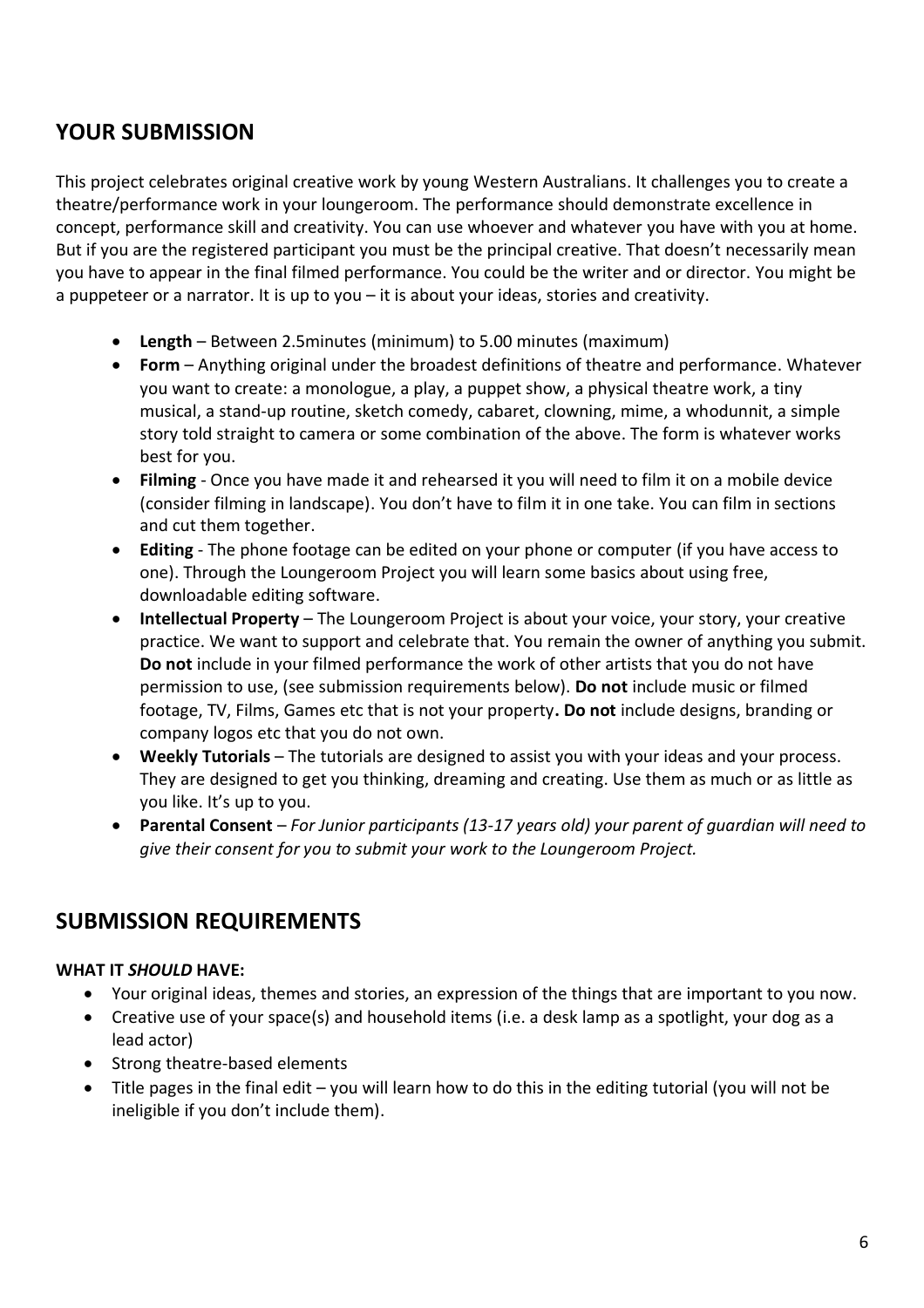### **WHAT IT** *CAN* **HAVE:**

- Props, sets, puppets, lights, costumes, special effects whatever you have around your house
- Your own original sound/music/choreography/stories/characters etc
- Royalty-free music and sound (we will show you where to access that)
- Other people or pets that live in your house as performers, assistants or props
- Other home spaces kitchen, balcony, driveway etc.

### **WHAT IT SHOULD** *NOT* **HAVE**

- Copyrighted material that isn't yours (music, songs, sound, video clips, film and TV scripts, footage Pre-existing characters etc)
- Scenes filmed in any bedroom or bathroom (for under 18s)
- References to drug use, alcohol, smoking, suicide
- Performance or filming of actual physical harm, violence or cruelty (no Parkour fail type videos, no harassment of pets or family members!)
- No nudity
- No hate speech or obscenity

#### **REQUIREMENTS**

- You can only submit one entry per member
- Your entry must not have been shared/published online in any format before submission or until finalists have been announced
- You will need to provide a link to your final submission either on a password protected YouTube or Vimeo account (with download enabled), or as a file in a Dropbox

## **WHAT WILL HAPPEN WITH YOUR SUBMISSION**

You will submit your work through the submission form on the Loungeroom Project website: [www.loungeroomproject.com.au](http://www.loungeroomproject.com.au/)

You will need to provide a link to your final submission either on a password protected YouTube or Vimeo account (with download enabled), or as a file in a Dropbox.

*If you are under 18 you will need to include a parental consent form with your submission in the online form.* 

A preselection panel will select 40 finalists (20 in each category) whose work will be uploaded to and shared via WAYTCo's Youtube/Vimeo, website and social media. People's Choice will be assessed through likes on WAYTCo's accounts only.

*By submitting your work, you are consenting WAYTCo to distribute and promote your submission online.* Copyright and ownership of the work will remain with you.

If you don't make the list of finalists you are still encouraged to post and share your submission online and with your friends and networks. Use the hashtag #loungeroomproject and tag @wayouththeatreco on Instagram and @waytco on Facebook so we can like it too!